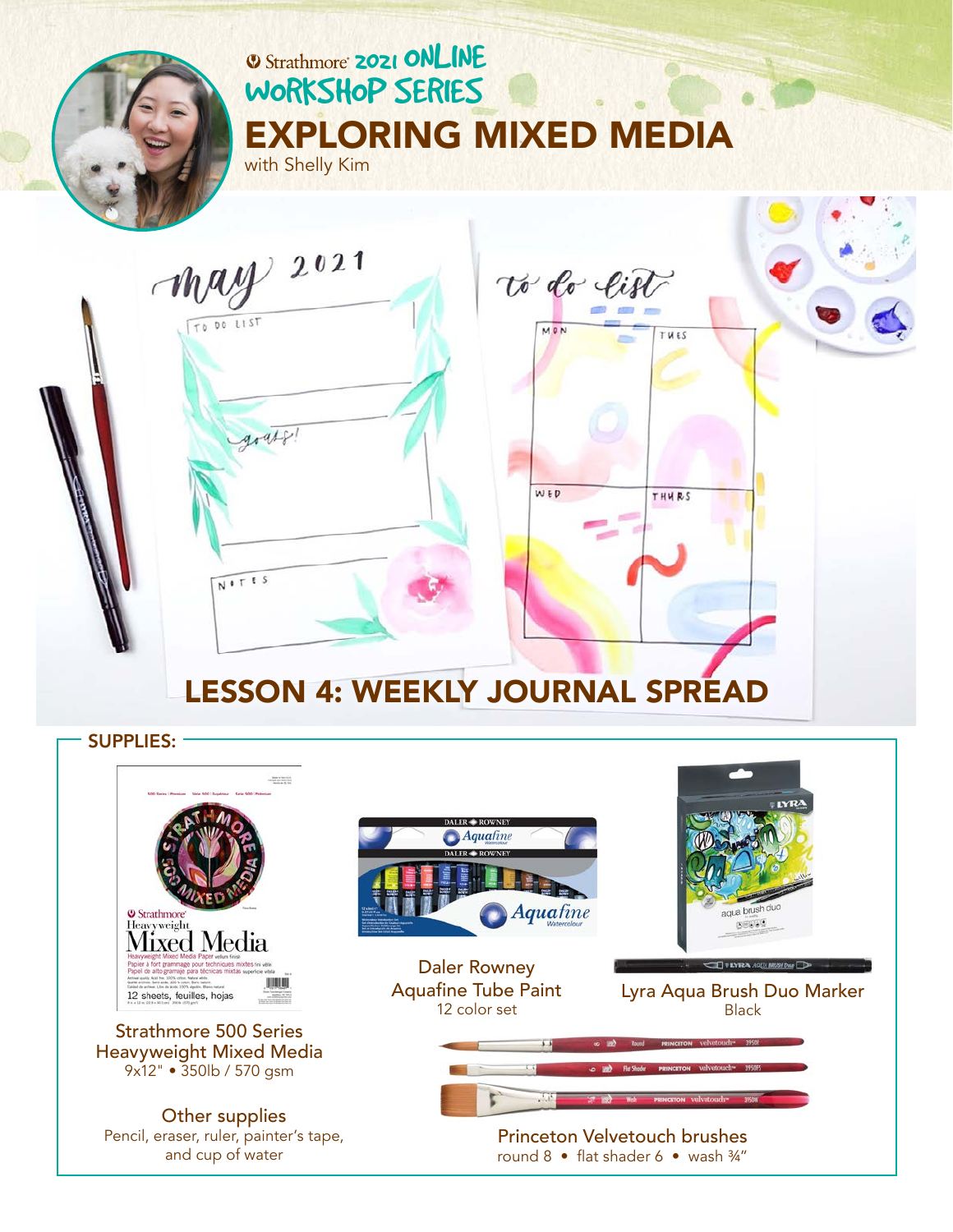

## FLORAL + LEAVES JOURNAL SPREAD STEP 1:

Tape down the edges using painter's tape to create a border.



### STEP 2:

Paint loose leaves (same ones from Lesson 1) on the left-hand side using the round brush.



STEP 3: Paint a loose floral (same one from Lesson 2) on the bottom right-hand side.

**2021 ONLINE** [WORKSHOP SERIES](https://www.strathmoreartiststudio.com/)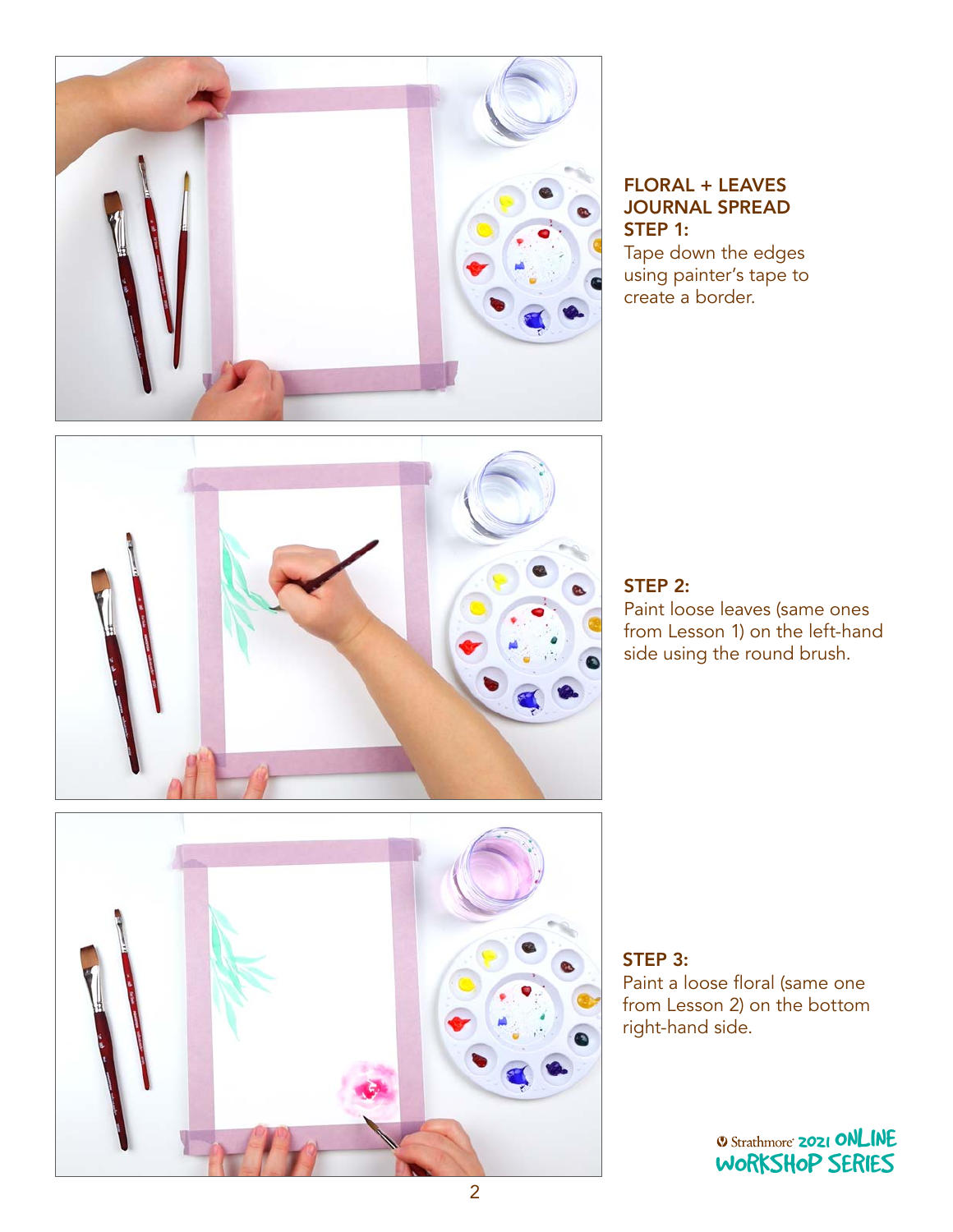

STEP 4: Paint loose leaves around the floral.



STEP 5: Paint more loose leaves on the right-hand side.



STEP 6: After the paint has fully dried, remove the painter's tape. 2021 ONLINE

2021 ONLINE [WORKSHOP SERIES](https://www.strathmoreartiststudio.com/)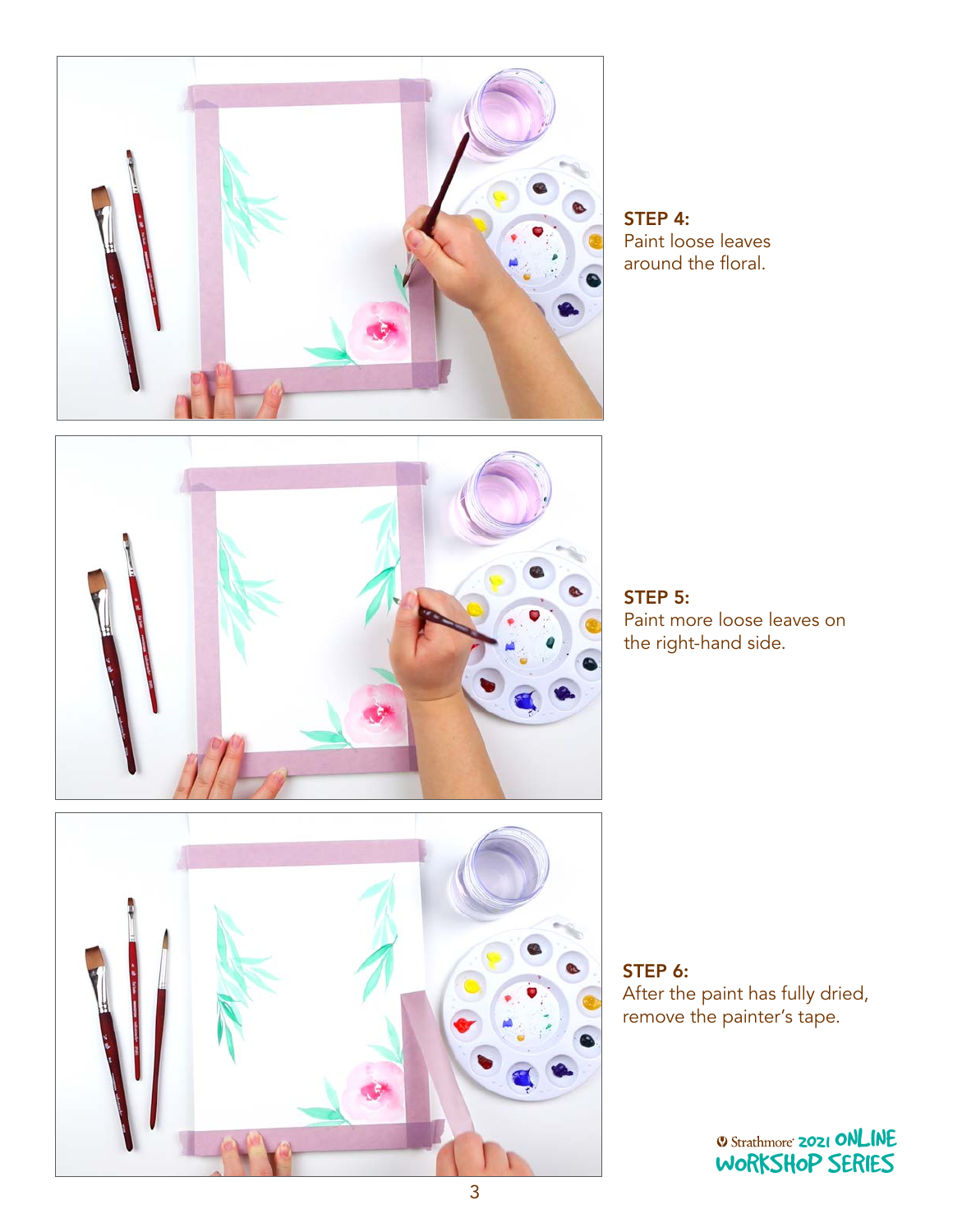

#### STEP 7:

Using a pencil, sketch out your weekly journal spread layout. I wrote "May 2021" and then drew a total of 3 boxes.



#### STEP 8:

Afterwards, using a brush marker, hand letter your lettering and then outline the boxes. Feel free to reference the lettering practice sheet (located at the end) for some inspiration and guidance.



# STEP 9: Complete the boxes by writing "to do list", "goals", "notes", etc.<br>"

**2021 ONLINE** [WORKSHOP SERIES](https://www.strathmoreartiststudio.com/)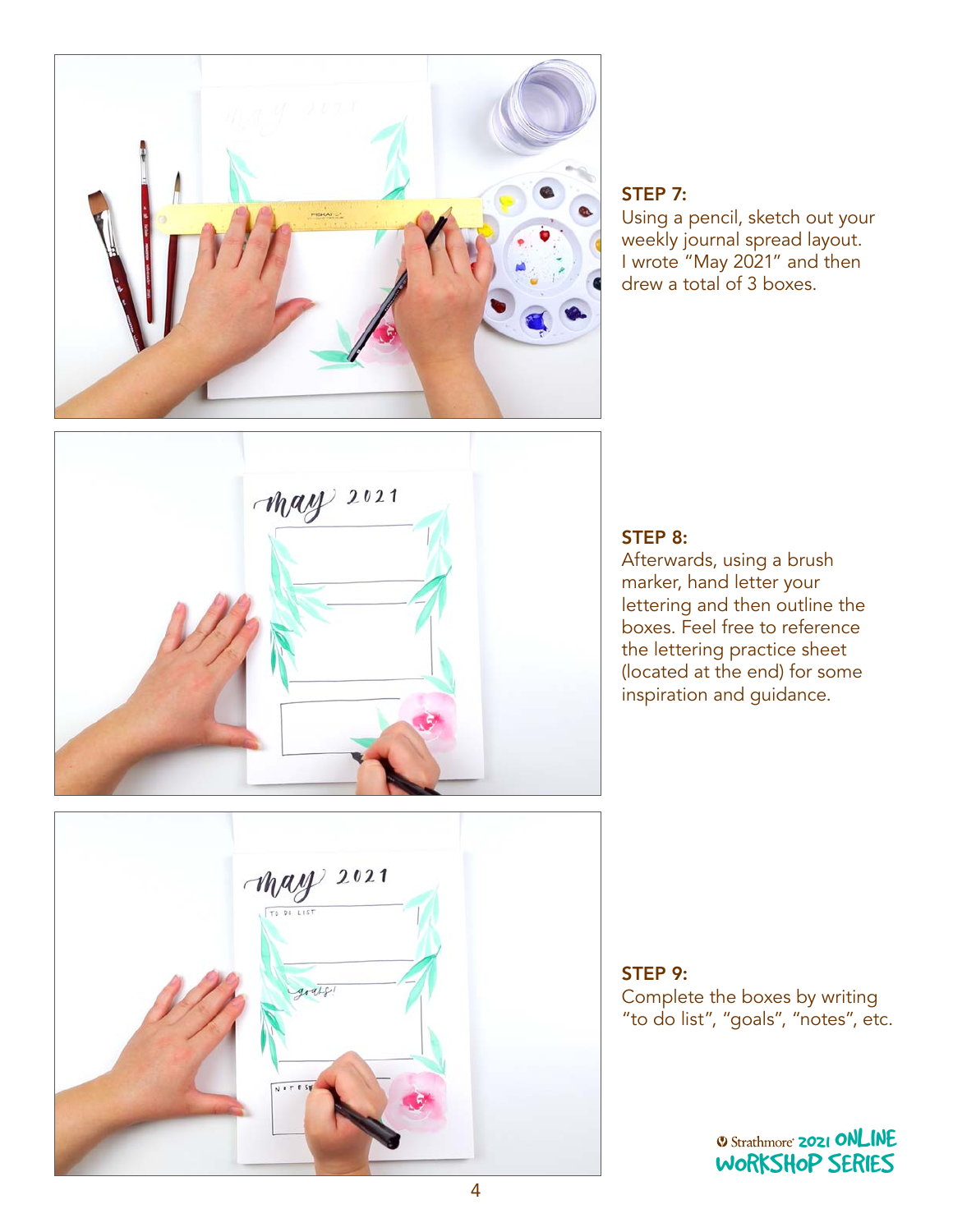

COLORFUL ABSTRACT JOURNAL SPREAD STEP 1: Paint fun and wavy brush strokes using the wash brush.



STEP 2: Add additional brush strokes (lines and dashes) using the flat shader brush.



#### STEP 3: Afterwards, using a pencil, sketch out your journal spread layout design and then use a brush marker

to outline everything.

*Q Strathmore* **2021 ONLINE** [WORKSHOP SERIES](https://www.strathmoreartiststudio.com/)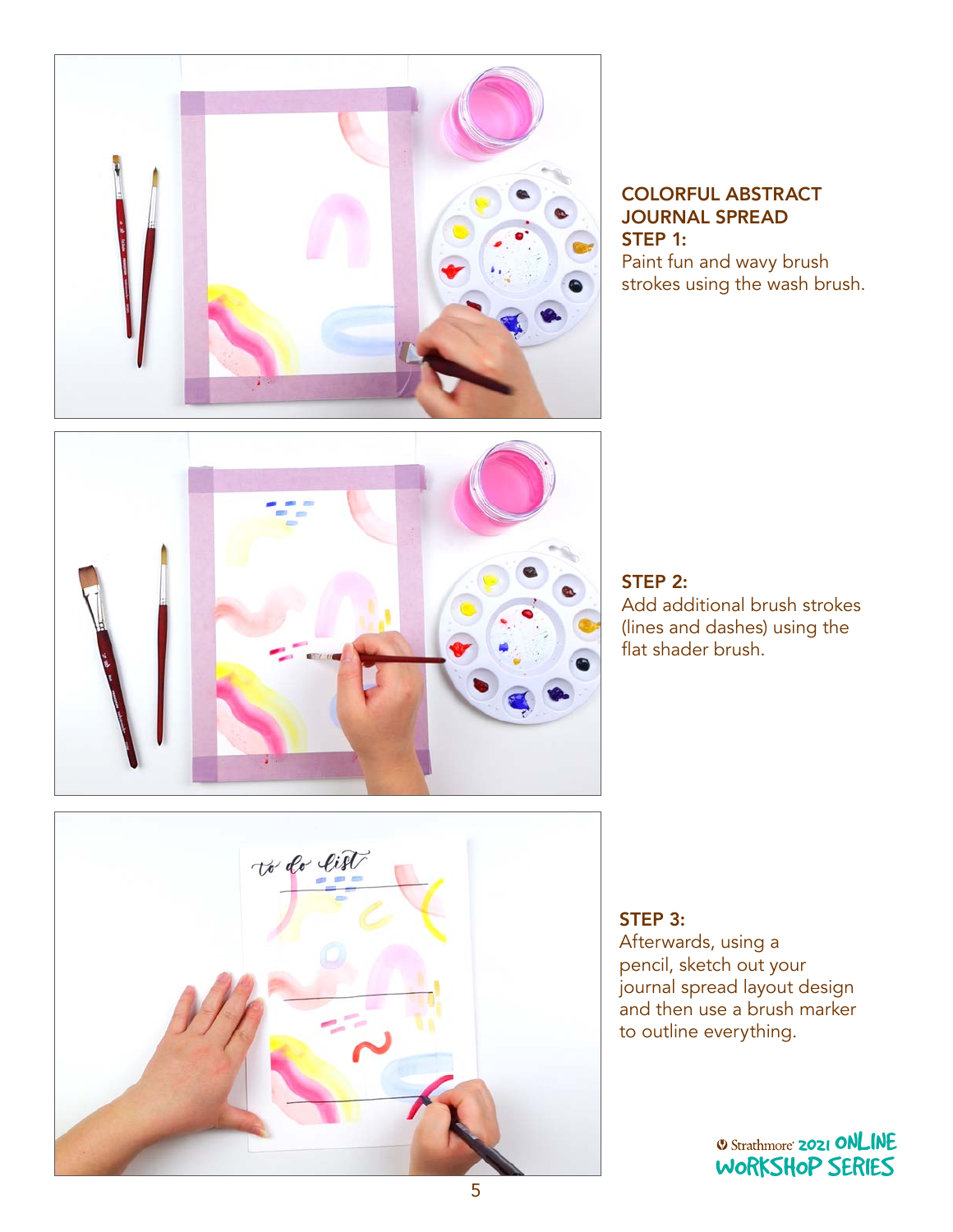

STEP 4: Complete the boxes by writing "Mon", "Tues", etc.



#### FINAL PROJECT:

Yay, thank you so much for painting with me! I hope you had a fun time creating weekly journal spreads.